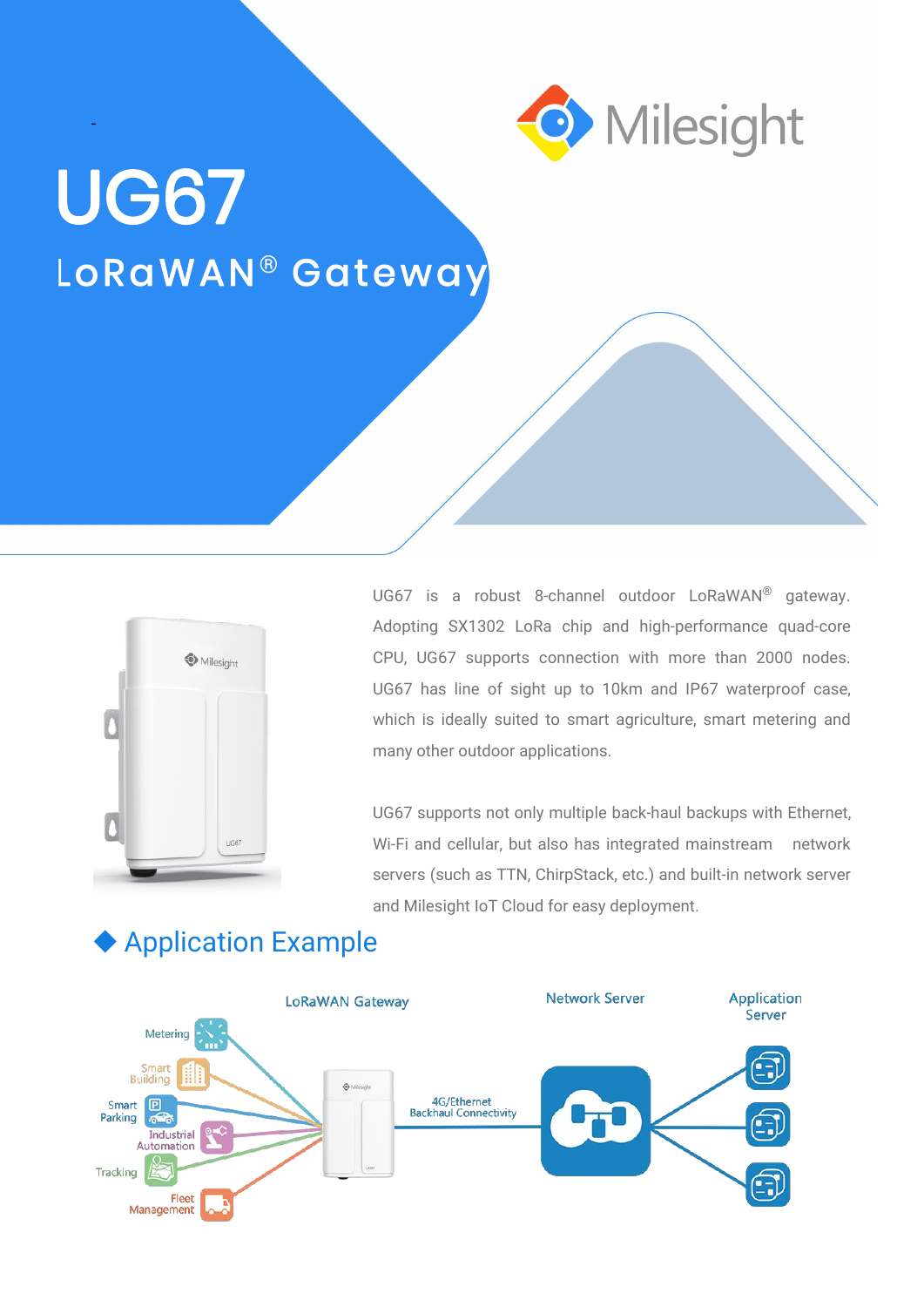#### ◆ Features

- Quad-core industrial processor with big memory
- **•** Equip with SX1302 chip, handing a higher amount of traffic with lower consumption
- 8 half/full-duplex channels
- IP67 waterproof enclosure and industrial design for harsh environment applications  $\bullet$
- Wall or pole mounting (optional)
- PoE or solar power supply (optional)
- Capacitor for sending alarms in case of power failure
- Multi backhaul backups with Ethernet, cellular (4G/3G) and Wi-Fi
- Devicehub and Milesight IoT Cloud provide easy and centralized management of remote devices
- **•** Enable security communication with multiple VPNs like IPsec/OpenVPN/L2TP/PPTP/DMVPN
- Compatible with mainstream network servers like TTN, ChirpStack, etc.
- Built-in network server and MQTT/HTTP/HTTPS API for easy and quick deployment
- Embedded Python SDK for users secondary development

#### Dimensions(mm)









### Specifications

| <b>Hardware System</b> |                                                                             |
|------------------------|-----------------------------------------------------------------------------|
| <b>CPU</b>             | Quad-core 1.5 GHz, 64-bit ARM Cortex-A53                                    |
| Memory                 | 512 MB DDR4 RAM                                                             |
| Flash                  | 8 GB eMMC                                                                   |
| <b>LoRaWAN</b>         |                                                                             |
| Antenna                | $2 \times$ Internal Antennas + 2 × 50 $\Omega$ N-Female External Connectors |
| Channel                | 8 (Half/Full-duplex)                                                        |
| <b>Frequency Band</b>  | CN470/IN865/EU868/RU864/US915/AU915/KR920/AS923                             |
| Sensitivity            | -140dBm Sensitivity @292bps                                                 |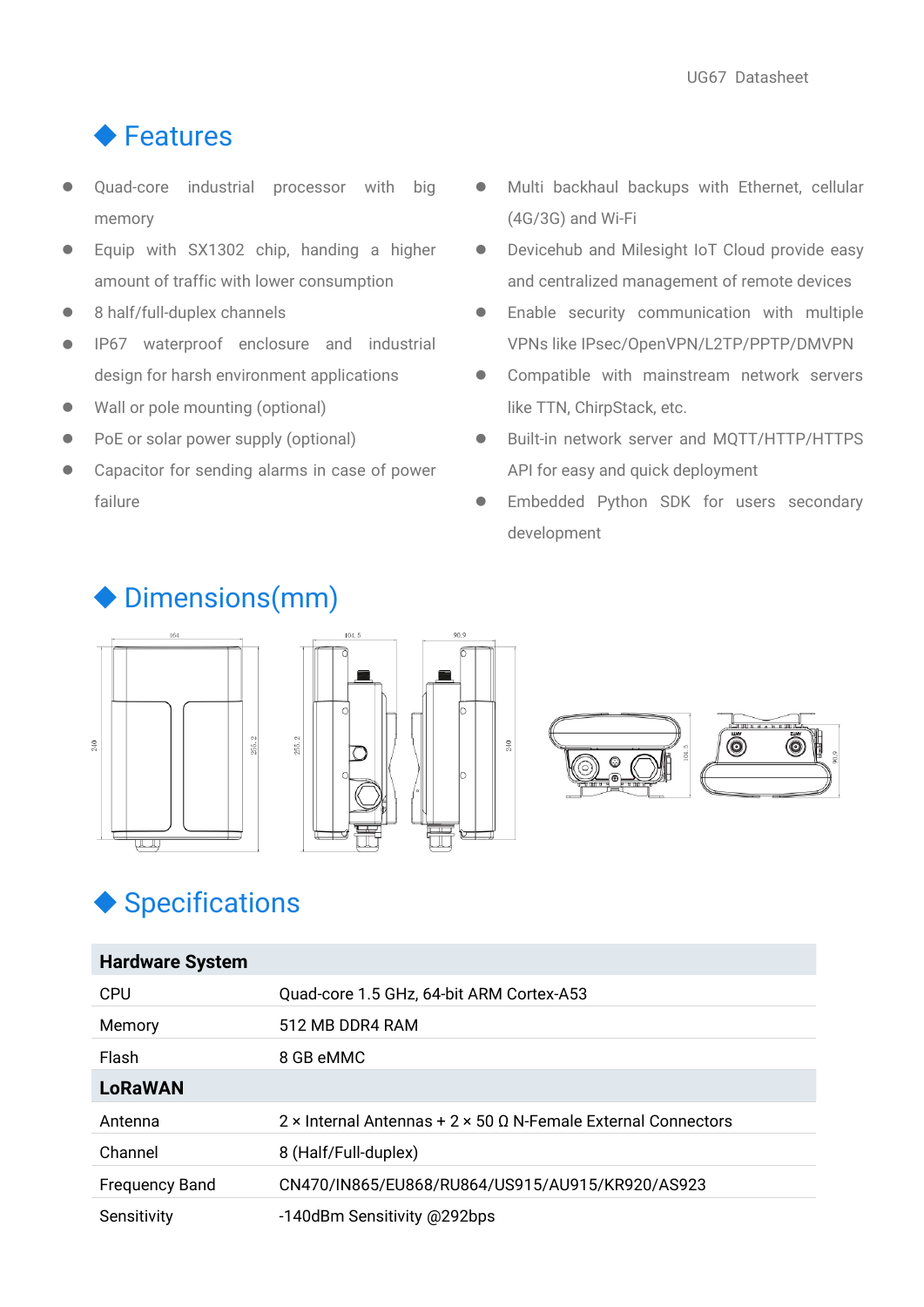| <b>Output Power</b>                  | 27dBm Max                                                      |  |  |
|--------------------------------------|----------------------------------------------------------------|--|--|
| Protocol                             | V1.0 Class A/Class C and V1.0.2 Class A/Class C                |  |  |
| <b>Ethernet Interface</b>            |                                                                |  |  |
| Port                                 | 1 × RJ45 (PoE PD supported)                                    |  |  |
| <b>Physical Layer</b>                | 10/100/1000 Base-T (IEEE 802.3)                                |  |  |
| Data Rate                            | 10/100/1000 Mbps (Auto-Sensing)                                |  |  |
| Interface                            | Auto MDI/MDIX                                                  |  |  |
| Mode                                 | Full or Half Duplex (Auto-Sensing)                             |  |  |
| <b>Wi-Filnterface</b>                |                                                                |  |  |
| Antenna                              | Internal Antenna                                               |  |  |
| Standards                            | IEEE 802.11 b/g/n, 2.4GHz                                      |  |  |
| Mode                                 | AP or Client mode                                              |  |  |
| Security                             | WPA/WPA2 authentication, WEP/TKIP/AES encryption               |  |  |
|                                      | 802.11b: 18 dBm +/-2.0 dBm (11 Mbps)                           |  |  |
|                                      | 802.11g: 15 dBm +/-2.0 dBm (6 Mbps)                            |  |  |
|                                      | 802.11g: 15 dBm +/-2.0 dBm (54 Mbps)                           |  |  |
| <b>Tx Power</b>                      | 802.11n@2.4 GHz: 14 dBm +/-2.0 dBm (MCS0_HT20)                 |  |  |
|                                      | 802.11n@2.4 GHz: 14 dBm +/-2.0 dBm (MCS7_HT20)                 |  |  |
|                                      | 802.11n@2.4 GHz: 13 dBm +/-2.0 dBm (MCS0_HT40)                 |  |  |
|                                      | 802.11n@2.4 GHz: 13 dBm +/-2.0 dBm (MCS7_HT40)                 |  |  |
| <b>Cellular Interface (Optional)</b> |                                                                |  |  |
| Antenna                              | Internal Antenna                                               |  |  |
| SIM Slot                             | 1 (mini SIM-2FF)                                               |  |  |
| <b>GPS</b>                           |                                                                |  |  |
| Antenna                              | Internal Antenna                                               |  |  |
| Sensitivity                          | -167dBm@Tracking, -149dBm@Acquisition, -161dBm@Re-acquisition  |  |  |
| <b>Position Accuracy</b>             | $<$ 2.5 $m$ CEP                                                |  |  |
| <b>Others</b>                        |                                                                |  |  |
| <b>Reset Button</b>                  | $1 \times RST$                                                 |  |  |
| <b>Console Port</b>                  | $1 \times Type-C$                                              |  |  |
| <b>LED Indicators</b>                | $1 \times$ SYS, $1 \times$ LoRa, $1 \times$ LTE                |  |  |
| <b>Built-in</b>                      | Watchdog, RTC, Timer                                           |  |  |
| <b>Software</b>                      |                                                                |  |  |
| <b>Network Protocols</b>             | PPPoE, SNMP v1/v2c/v3, TCP, UDP, DHCP, DDNS, HTTP, HTTPS, DNS, |  |  |
|                                      | ARP, SNTP, Telnet, SSH, MQTT, etc.                             |  |  |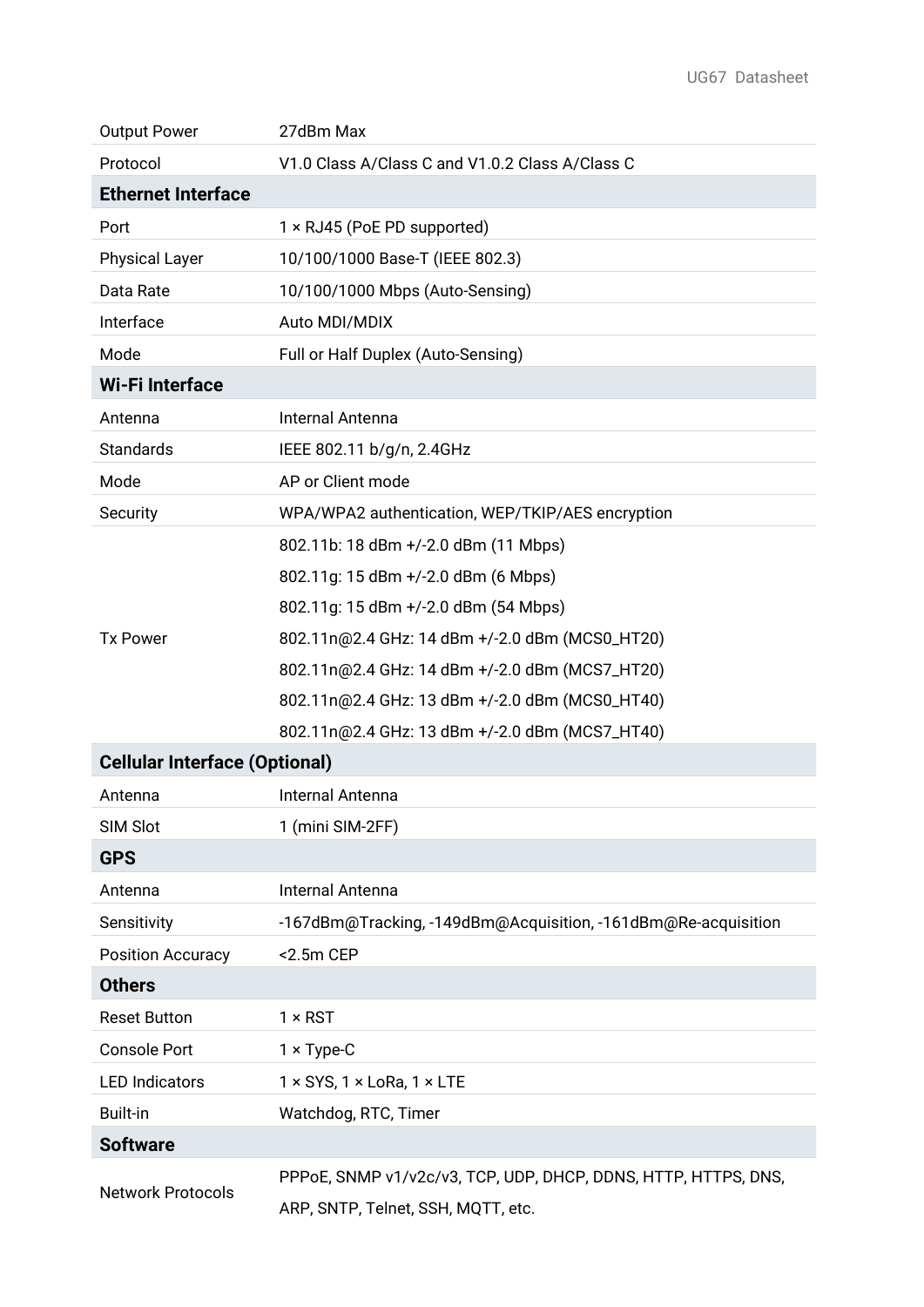| <b>VPN Tunnel</b>                   | OpenVPN/IPsec/PPTP/L2TP/GRE/DMVPN                                |  |
|-------------------------------------|------------------------------------------------------------------|--|
| Firewall                            | ACL/DMZ/Port Mapping/MAC Binding/URL Filter                      |  |
| Management                          | Web, CLI, SMS, On-demand dial up, DeviceHub, Milesight IoT Cloud |  |
| Reliability                         | <b>WAN Failover</b>                                              |  |
| <b>Power Supply and Consumption</b> |                                                                  |  |
|                                     | 1. $1 \times 802.3$ af PoE input                                 |  |
| Power Input                         | 2. 12 VDC with M12 Connector                                     |  |
| <b>Power Consumption</b>            | Typical 3.6 W, Max 4.8 W                                         |  |
| <b>Physical Characteristics</b>     |                                                                  |  |
| Ingress Protection                  | IP <sub>67</sub>                                                 |  |
| <b>Dimensions</b>                   | 250 x 172 x 92 mm (9.84 x 6.77 x 3.62 in)                        |  |
| Installation                        | <b>Wall or Pole Mounting</b>                                     |  |
| <b>Environmental</b>                |                                                                  |  |
| Operating                           | -40°C to +70°C (-40°F to +158°F)                                 |  |
| Temperature                         | Reduced Cellular Performance Above 60°C                          |  |
| <b>Storage Temperature</b>          | -40°C to +85°C (-40°F to +185°F)                                 |  |
| <b>Ethernet Isolation</b>           | 1.5 kV RMS                                                       |  |
| <b>Relative Humidity</b>            | 0% to 95% (non-condensing) at 25°C/77°F                          |  |